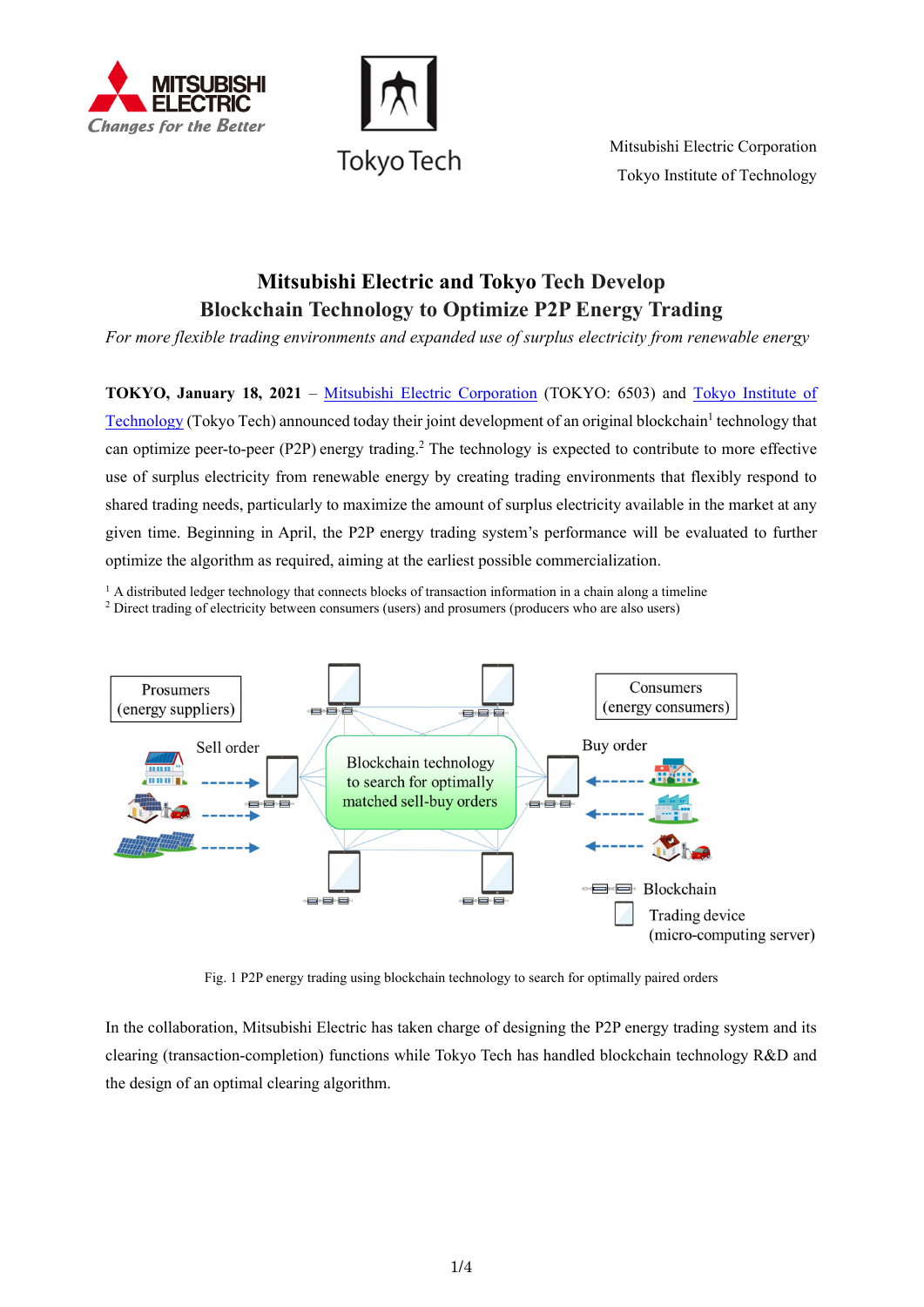## **Flexible P2P Energy Trading Using Blockchain Technology to Optimally Match Trades**

General blockchain technologies, such as those used for trading cryptocurrencies, require a large number of high-performance computers to perform massive calculations, or mining,<sup>3</sup> when determining the creator of a new block to record trading information. To clear buy and sell orders, a conventional method<sup>4</sup> can be used to match conditions and process transactions, but this does not optimize matches.

Mitsubishi Electric and Tokyo Tech have developed an original blockchain technology to optimize P2P energy trading. Their newly devised distributed-optimization algorithm enables customer computers to share trading goals and data and then optimally match buy and sell orders using minimal computations. Also, the new mining method is executable on a micro-computing server (Table 1).

As shown in Fig. 2, using the new technology involves four steps. In the first step, information on buy and sell orders with a common trading goal (market surplus, profit, etc.) are shared by computing servers during a predetermined timeframe. Second, each server searches for buy and sell orders matched to the common goal in the first step. Third, each server shares its search results. In the fourth and final step, each server receives the search results and generates a new block by selecting trades that best meet the shared goal, which it adds it to each blockchain.

P2P energy trading benefits consumers by enabling them to engage in direct trading as buyers and sellers and sometimes make trades even above offer prices or below bid prices if the right match is found. In addition, since new offers and bids can be issued, a customer who fails to make a trade can improve the chances of making a trade by changing the price or quantity in the next offer or bid after refering to the previous offer/bid conditions.

The trading goal shared among consumers can be changed to meet specific needs. For example, if the goal is to maximize the amount of surplus electricity available in the market, the best offer-bid match can be searched with respect to this common goal. If a surplus exists, the trading price would likely decrease according to market principles and thus demand for recharging electric vehicles would likely increase due to cheaper prices. As a result, surplus power usage would be maximized without retail power companies having to respond to market fluctuations.

If the priority is the profits of prosumers and consumers, the shared goal can be adjusted to increase total profits, or raise the lowest profits, of all prosumers and consumers. By allowing the shared goal to be adjusted, the system enables flexible P2P energy trading.

To ensure fair trading, the decentralized search of a solution occurs in parallel on multiple computers where equivalent<sup>5</sup> matches are selected randomly.

<sup>&</sup>lt;sup>3</sup> The use of extensive iterative calculations to search for a value that satisfies an uncommon condition. In a typical blockchain, the first person to succeed in a search receives a processing fee.

 $\frac{4}{3}$  A contract method used in the stock and wholesale electricity markets, known as the continuous double-auction method.<br>
<sup>5</sup> Orders where all information, except order name, is the same, including order time, pric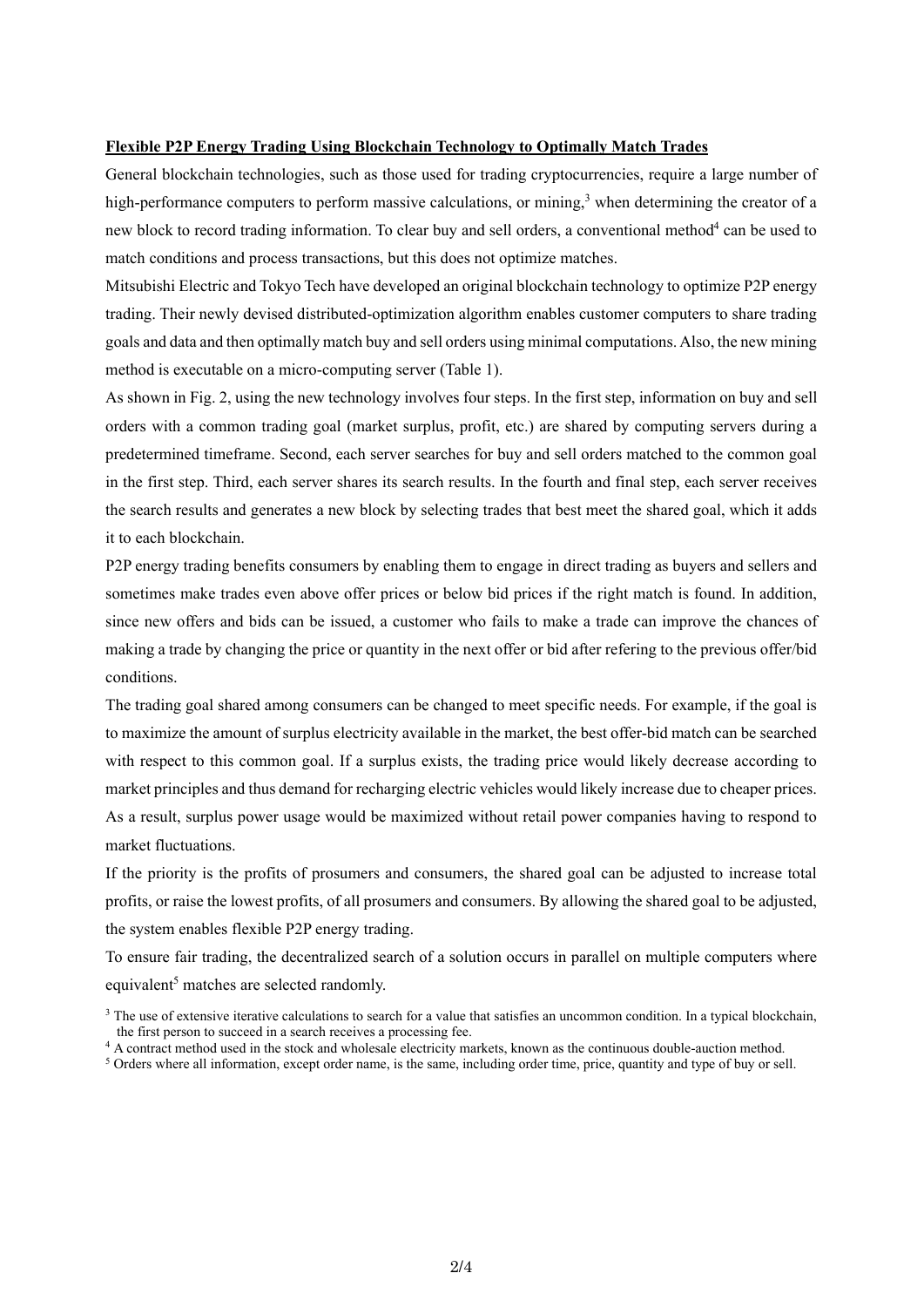|                         | Features                               |
|-------------------------|----------------------------------------|
| Conventional blockchain | • Mining to determine block generators |
|                         | • Run on high-performance computers    |
| New system's blockchain | • Mining to optimize trading           |
|                         | • Run on small computers               |

Table 1 Comparison of blockchains



Fig. 2 Blockchain technology for pairing orders optimally

### **Background**

As a measure against global warming, Japan introduced a feed-in tariffs (FIT) system to enable electric utilities to purchase electricity generated from solar and other renewable energy sources at fixed prices. The law for this system, however, has been gradually retired since November 2019. With buy-seller contracts under the FIT system now expiring, prosumers need to find alternative retail-power suppliers to sell their surplus electricity at acceptable prices.

As a new method of trading surplus power, P2P energy trading is attracting attention by allowing prosumers to directly trade surplus energy at optimal prices. Since the current Electricity Utilities Industry Law allows only retail power companies to sell electricity to consumers, demonstrations are now being conducted to test the use of blockchain technology for P2P power transactions under the management of retail electric operators, aiming at verifying the effectiveness of such transactions while identifying any possible issues.